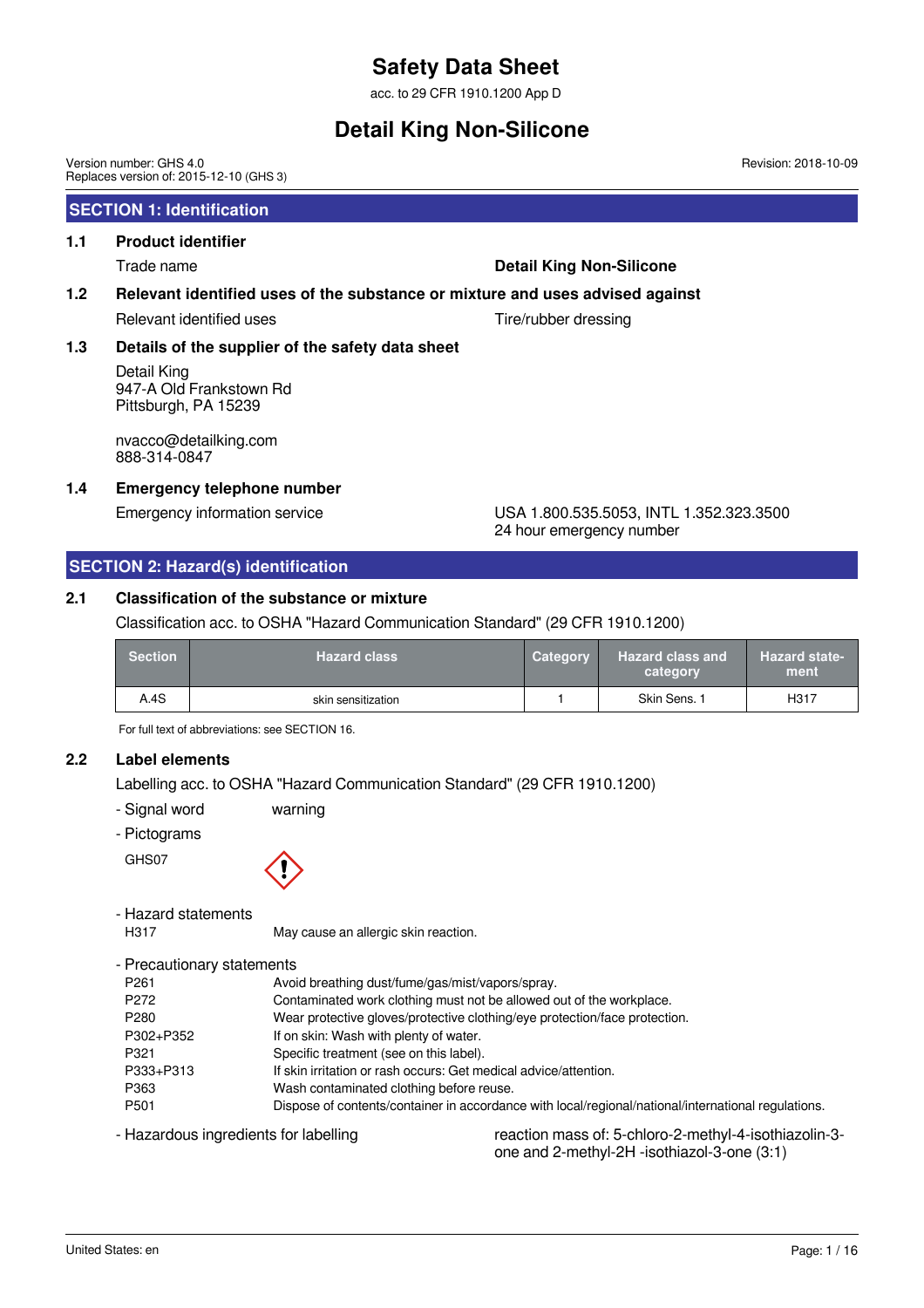acc. to 29 CFR 1910.1200 App D

## **Detail King Non-Silicone**

Version number: GHS 4.0 Replaces version of: 2015-12-10 (GHS 3)

#### **2.3 Other hazards**

Results of PBT and vPvB assessment

This mixture does not contain any substances that are assessed to be a PBT or a vPvB.

### **SECTION 3: Composition/information on ingredients**

#### **3.1 Substances**

Not relevant (mixture)

#### **3.2 Mixtures**

Description of the mixture

| Name of substance <b>\</b>                                                                               | <b>Identifier</b>    | $Wt\%$ | <b>Classification acc. to GHS</b>                                                                                                      |
|----------------------------------------------------------------------------------------------------------|----------------------|--------|----------------------------------------------------------------------------------------------------------------------------------------|
| reaction mass of: 5-chloro-2-<br>methyl-4-isothiazolin-3-one and 2-<br>methyl-2H -isothiazol-3-one (3:1) | CAS No<br>55965-84-9 | < 0.1  | Acute Tox, 3 / H301<br>Acute Tox. 3 / H311<br>Acute Tox. 3 / H331<br>Skin Corr. 1B / H314<br>Eye Dam. $1/$ H318<br>Skin Sens. 1 / H317 |

For full text of abbreviations: see SECTION 16.

#### **SECTION 4: First-aid measures**

#### **4.1 Description of first- aid measures**

#### General notes

Do not leave affected person unattended. Remove victim out of the danger area. Keep affected person warm, still and covered. Take off immediately all contaminated clothing. In all cases of doubt, or when symptoms persist, seek medical advice. In case of unconsciousness place person in the recovery position. Never give anything by mouth.

#### Following inhalation

If breathing is irregular or stopped, immediately seek medical assistance and start first aid actions. Provide fresh air.

#### Following skin contact

Wash with plenty of soap and water.

#### Following eye contact

Remove contact lenses, if present and easy to do. Continue rinsing. Irrigate copiously with clean, fresh water for at least 10 minutes, holding the eyelids apart.

#### Following ingestion

Rinse mouth with water (only if the person is conscious). Do NOT induce vomiting.

#### **4.2 Most important symptoms and effects, both acute and delayed**

Symptoms and effects are not known to date.

### **4.3 Indication of any immediate medical attention and special treatment needed**

none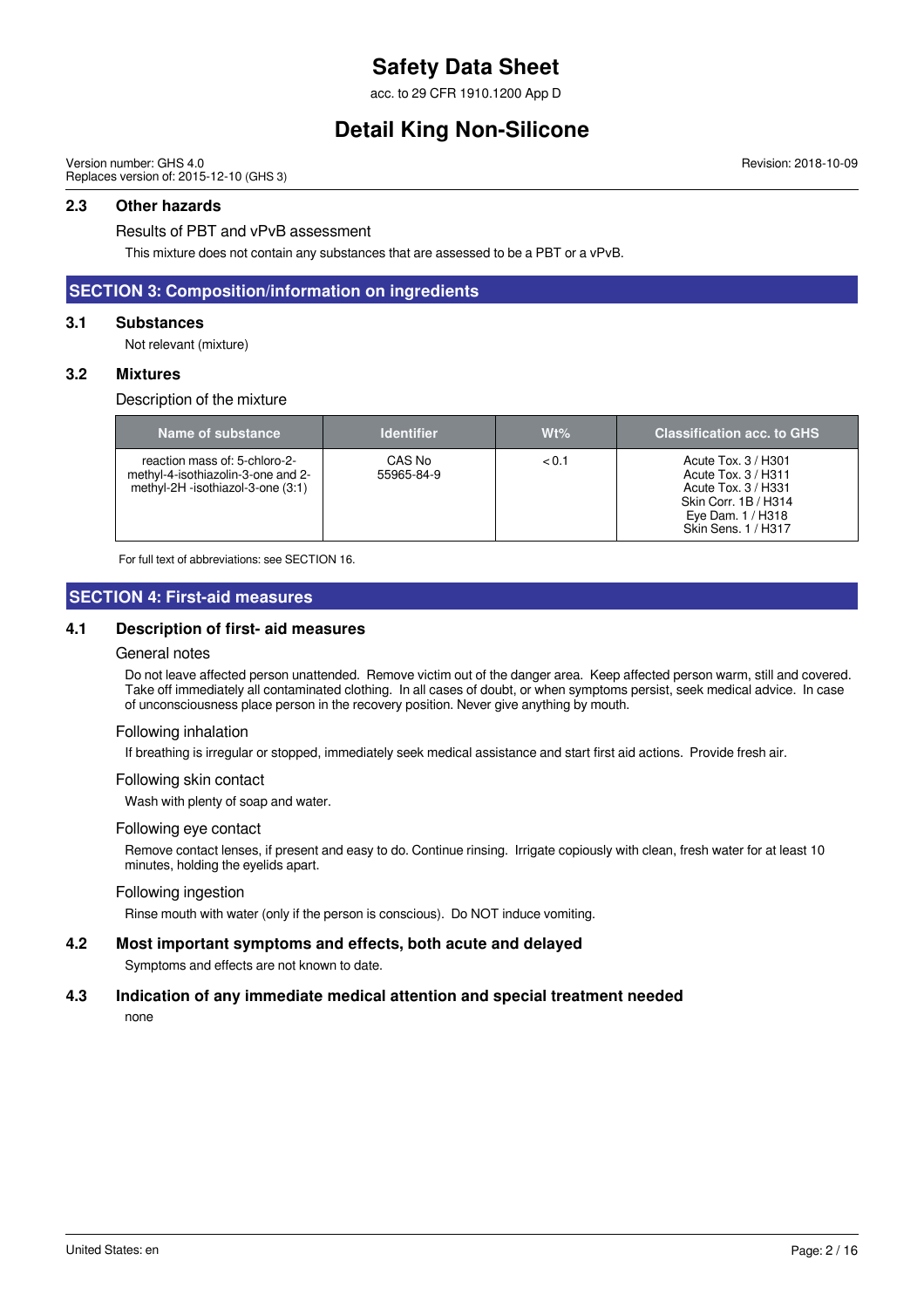acc. to 29 CFR 1910.1200 App D

## **Detail King Non-Silicone**

Version number: GHS 4.0 Replaces version of: 2015-12-10 (GHS 3)

#### **SECTION 5: Fire-fighting measures**

#### **5.1 Extinguishing media**

Suitable extinguishing media

Water spray, BC-powder, Carbon dioxide (CO2)

Unsuitable extinguishing media

Water jet

#### **5.2 Special hazards arising from the substance or mixture**

Hazardous combustion products

Nitrogen oxides (NOx), Carbon monoxide (CO), Carbon dioxide (CO2)

#### **5.3 Advice for firefighters**

In case of fire and/or explosion do not breathe fumes. Co-ordinate firefighting measures to the fire surroundings. Do not allow firefighting water to enter drains or water courses. Collect contaminated firefighting water separately. Fight fire with normal precautions from a reasonable distance.

#### **SECTION 6: Accidental release measures**

#### **6.1 Personal precautions, protective equipment and emergency procedures**

For non-emergency personnel

Remove persons to safety.

#### For emergency responders

Wear breathing apparatus if exposed to vapors/dust/aerosols/gases.

#### **6.2 Environmental precautions**

Keep away from drains, surface and ground water. Retain contaminated washing water and dispose of it.

#### **6.3 Methods and material for containment and cleaning up**

Advices on how to contain a spill

Covering of drains

Advices on how to clean up a spill

Wipe up with absorbent material (e.g. cloth, fleece). Collect spillage: sawdust, kieselgur (diatomite), sand, universal binder

Appropriate containment techniques

Use of adsorbent materials.

#### Other information relating to spills and releases

Place in appropriate containers for disposal. Ventilate affected area.

#### **6.4 Reference to other sections**

Hazardous combustion products: see section 5. Personal protective equipment: see section 8. Incompatible materials: see section 10. Disposal considerations: see section 13.

### **SECTION 7: Handling and storage**

#### **7.1 Precautions for safe handling**

#### Recommendations

- Measures to prevent fire as well as aerosol and dust generation

Use local and general ventilation. Use only in well-ventilated areas.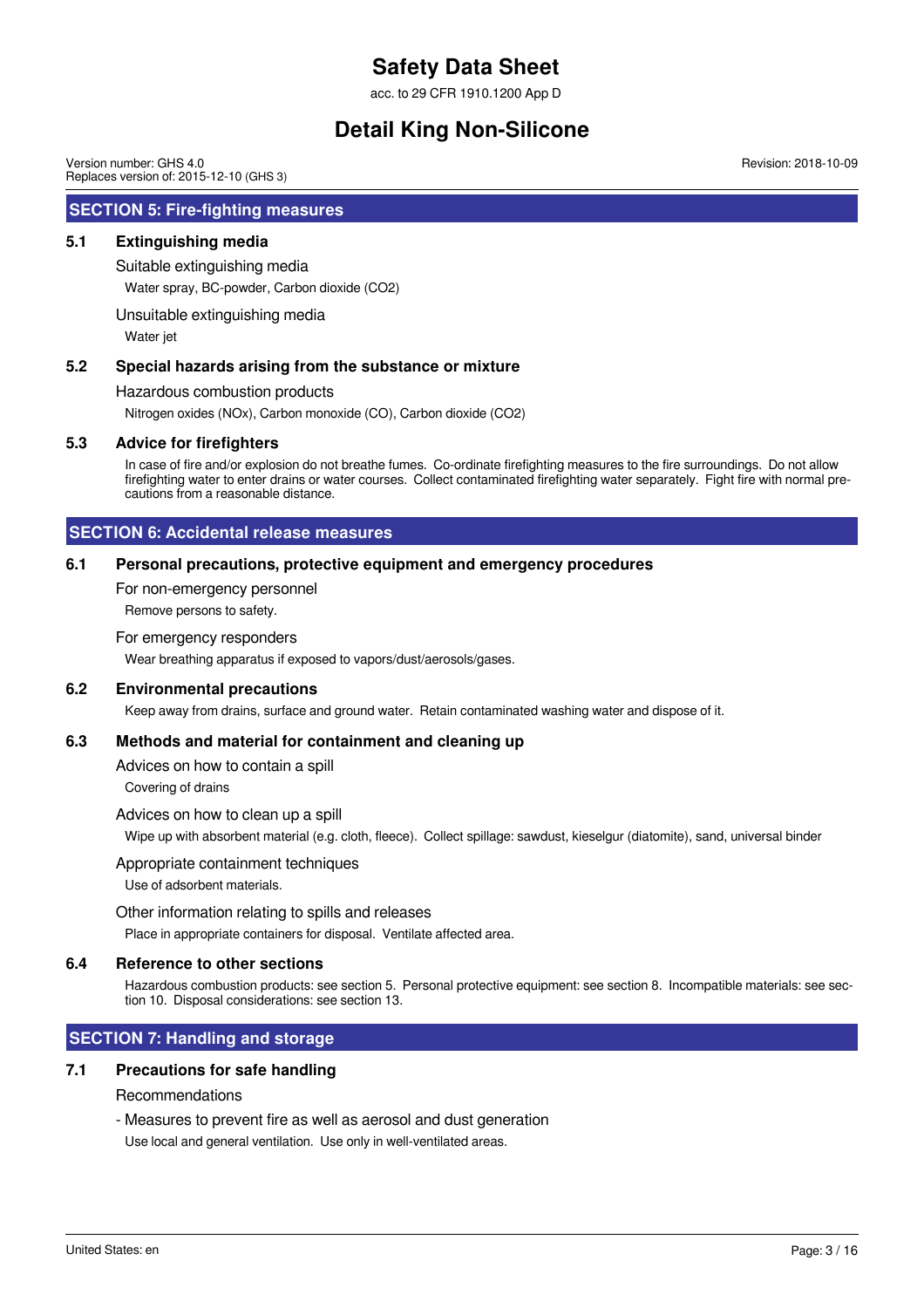acc. to 29 CFR 1910.1200 App D

## **Detail King Non-Silicone**

Version number: GHS 4.0 Replaces version of: 2015-12-10 (GHS 3) Revision: 2018-10-09

#### Advice on general occupational hygiene

Wash hands after use. Do not eat, drink and smoke in work areas. Remove contaminated clothing and protective equipment before entering eating areas. Never keep food or drink in the vicinity of chemicals. Never place chemicals in containers that are normally used for food or drink. Keep away from food, drink and animal feedingstuffs.

#### **7.2 Conditions for safe storage, including any incompatibilities**

Control of the effects

Protect against external exposure, such as

Frost

#### **7.3 Specific end use(s)**

See section 16 for a general overview.

#### **SECTION 8: Exposure controls/personal protection**

#### **8.1 Control parameters**

Occupational exposure limit values (Workplace Exposure Limits)

| Coun<br>try | Name of agent | <b>CAS No</b> | Iden-<br>tifier | <b>TWA</b><br>[ppm] | <b>TWA</b><br>$\begin{bmatrix} m g \\ m^3 \end{bmatrix}$ | <b>STEL</b><br>[ppm] | <b>STEL</b><br>[mg]<br>$\overline{m^3}$ | Ceil-<br>$ing-C$<br>[ppm] | Ceil-<br>$ing-C$<br>[mg]<br>$\mathbf{m}^3$ | <b>Nota</b><br>tion | <b>Sourc</b><br>e                 |
|-------------|---------------|---------------|-----------------|---------------------|----------------------------------------------------------|----------------------|-----------------------------------------|---------------------------|--------------------------------------------|---------------------|-----------------------------------|
| <b>US</b>   | glycerol      | $56 - 81 - 5$ | <b>PEL</b>      |                     | 15                                                       |                      |                                         |                           |                                            | mist, i             | 29<br><b>CFR</b><br>1910.1<br>000 |
| <b>US</b>   | glycerol      | $56 - 81 - 5$ | <b>PEL</b>      |                     | 5                                                        |                      |                                         |                           |                                            | mist, r             | 29<br><b>CFR</b><br>1910.1<br>000 |

Notation

 $\overline{Ceiling-C}$  ceiling value is a limit value above which exposure should not occur i inhalable fraction<br>mist as mists as mists r respirable fraction<br>STEL short-term exposui short-term exposure limit: a limit value above which exposure should not occur and which is related to a 15-minute period (unless otherwise specified) TWA time-weighted average (long-term exposure limit): measured or calculated in relation to a reference period of 8 hours time-weighted average (unless otherwise specified

#### **8.2 Exposure controls**

Appropriate engineering controls

General ventilation.

Individual protection measures (personal protective equipment)

#### Eye/face protection

Wear eye/face protection.

Skin protection

#### - Hand protection

Wear suitable gloves. Chemical protection gloves are suitable, which are tested according to EN 374. Check leak-tightness/impermeability prior to use. In the case of wanting to use the gloves again, clean them before taking off and air them well. For special purposes, it is recommended to check the resistance to chemicals of the protective gloves mentioned above together with the supplier of these gloves.

#### - Other protection measures

Take recovery periods for skin regeneration. Preventive skin protection (barrier creams/ointments) is recommended. Wash hands thoroughly after handling.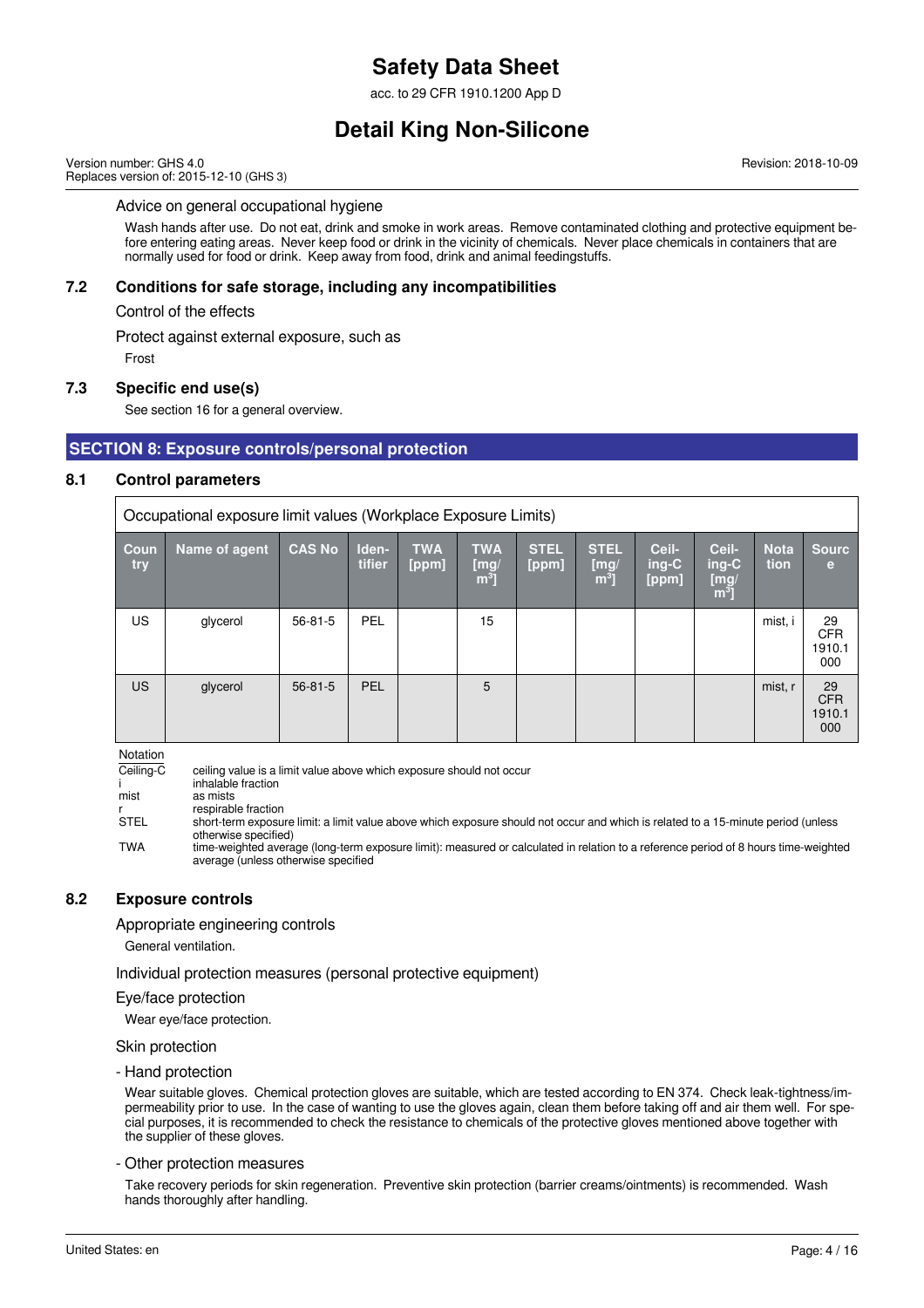acc. to 29 CFR 1910.1200 App D

## **Detail King Non-Silicone**

Version number: GHS 4.0 Replaces version of: 2015-12-10 (GHS 3) Revision: 2018-10-09

#### Respiratory protection

In case of inadequate ventilation wear respiratory protection.

#### Environmental exposure controls

Use appropriate container to avoid environmental contamination. Keep away from drains, surface and ground water.

### **SECTION 9: Physical and chemical properties**

### **9.1 Information on basic physical and chemical properties**

### **Appearance**

| Physical state | liquid      |
|----------------|-------------|
| Color          | light green |
| Odor           | citrus      |

#### **Other safety parameters**

| pH (value)                              | $5 - 6(25 °C)$            |
|-----------------------------------------|---------------------------|
| Melting point/freezing point            | not determined            |
| Initial boiling point and boiling range | $>65$ °C at 1 atm         |
| Flash point                             | not determined closed cup |
| Evaporation rate                        | not determined            |
| Flammability (solid, gas)               | not relevant, (fluid)     |

Explosive limits

| - Lower explosion limit (LEL) | $2.7$ vol%                          |
|-------------------------------|-------------------------------------|
| - Upper explosion limit (UEL) | $19$ vol $%$                        |
| Vapor pressure                | 31.69 hPa at 25 $\degree$ C         |
| Density                       | 1.002 $9/ml$                        |
| Vapor density                 | this information is not available   |
| Relative density              | 0.99 at 25 $^{\circ}$ C (water = 1) |
| Solubility(ies)               | not determined                      |
| Partition coefficient         |                                     |
| - n-octanol/water (log KOW)   | this information is not available   |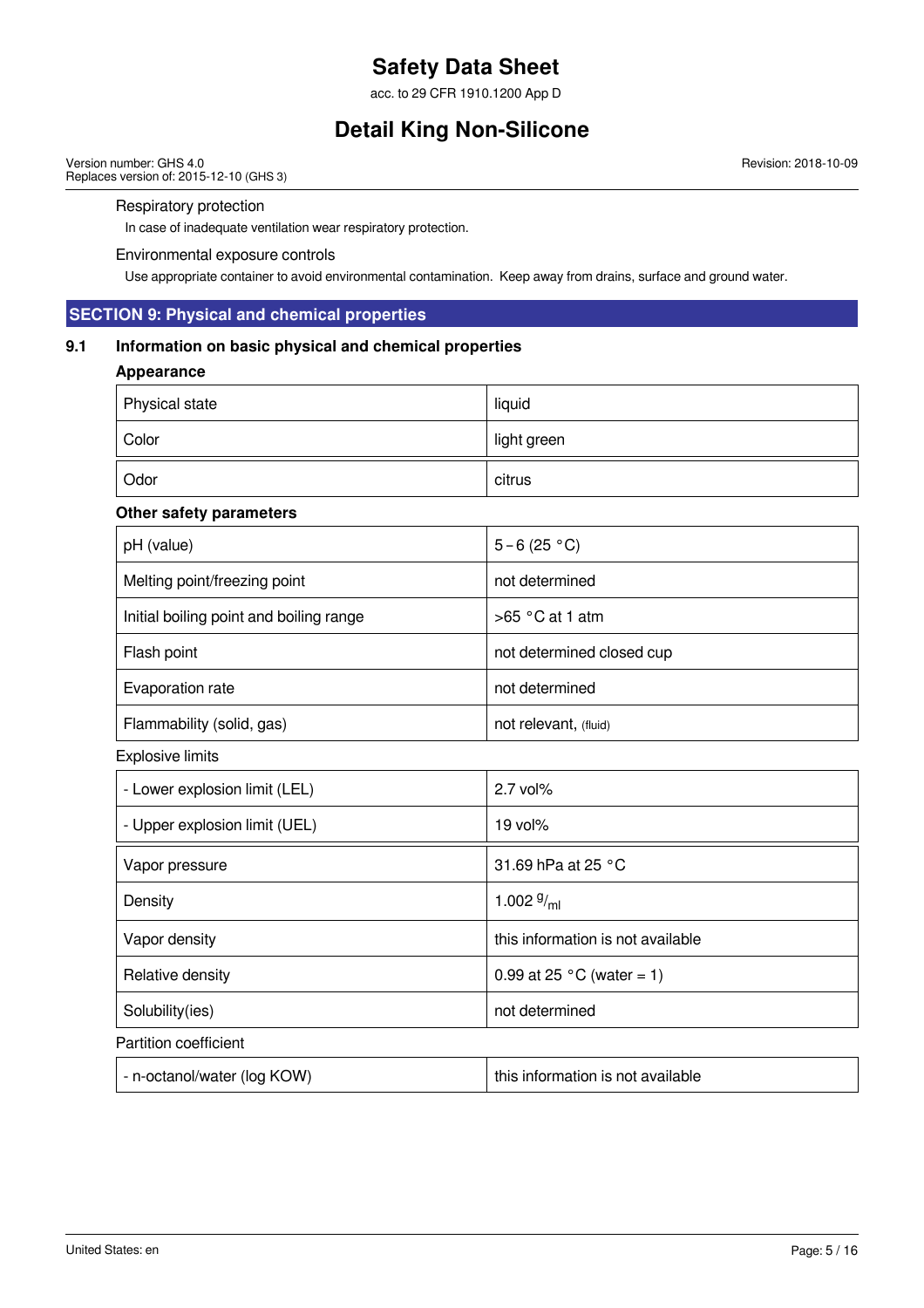acc. to 29 CFR 1910.1200 App D

### **Detail King Non-Silicone**

Version number: GHS 4.0 Replaces version of: 2015-12-10 (GHS 3) Revision: 2018-10-09

| Auto-ignition temperature                | 370 °C                                                                            |
|------------------------------------------|-----------------------------------------------------------------------------------|
| Viscosity                                | not determined                                                                    |
| <b>Explosive properties</b>              | none                                                                              |
| Oxidizing properties                     | none                                                                              |
| Temperature class (USA, acc. to NEC 500) | T2 (maximum permissible surface temperature on the equipment:<br>$300^{\circ}$ C) |

### **SECTION 10: Stability and reactivity**

#### **10.1 Reactivity**

Concerning incompatibility: see below "Conditions to avoid" and "Incompatible materials".

#### **10.2 Chemical stability**

See below "Conditions to avoid".

#### **10.3 Possibility of hazardous reactions**

No known hazardous reactions.

#### **10.4 Conditions to avoid**

There are no specific conditions known which have to be avoided.

#### **10.5 Incompatible materials**

**Oxidizers** 

#### **10.6 Hazardous decomposition products**

Reasonably anticipated hazardous decomposition products produced as a result of use, storage, spill and heating are not known. Hazardous combustion products: see section 5.

### **SECTION 11: Toxicological information**

#### **11.1 Information on toxicological effects**

Test data are not available for the complete mixture.

#### Classification procedure

The method for classification of the mixture is based on ingredients of the mixture (additivity formula).

### **Classification acc. to OSHA "Hazard Communication Standard" (29 CFR 1910.1200)**

#### Acute toxicity

Shall not be classified as acutely toxic.

| Acute toxicity estimate (ATE) of components of the mixture                                           |               |                       |                                    |  |  |
|------------------------------------------------------------------------------------------------------|---------------|-----------------------|------------------------------------|--|--|
| Name of substance                                                                                    | <b>CAS No</b> | <b>Exposure route</b> | <b>ATE</b>                         |  |  |
| reaction mass of: 5-chloro-2-methyl-4-isothiazolin-3-<br>one and 2-methyl-2H -isothiazol-3-one (3:1) | 55965-84-9    | oral                  | 100 $mg/_{ka}$                     |  |  |
| reaction mass of: 5-chloro-2-methyl-4-isothiazolin-3-<br>one and 2-methyl-2H -isothiazol-3-one (3:1) | 55965-84-9    | dermal                | 300 $mg/kq$                        |  |  |
| reaction mass of: 5-chloro-2-methyl-4-isothiazolin-3-<br>one and 2-methyl-2H -isothiazol-3-one (3:1) | 55965-84-9    | inhalation: vapor     | 3 <sup>mg</sup> / <sub>l</sub> /4h |  |  |

#### Skin corrosion/irritation

Shall not be classified as corrosive/irritant to skin.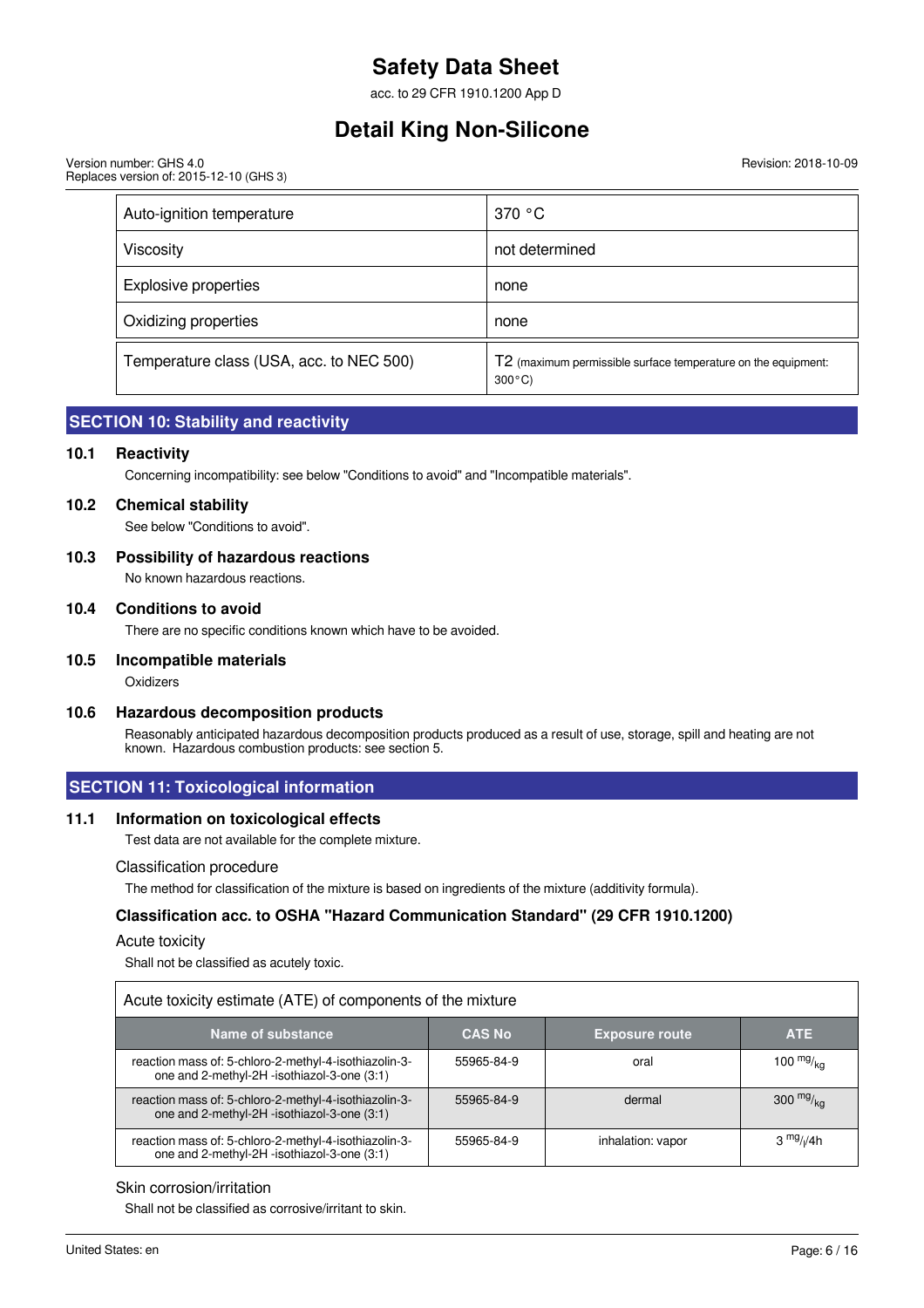acc. to 29 CFR 1910.1200 App D

## **Detail King Non-Silicone**

Version number: GHS 4.0 Replaces version of: 2015-12-10 (GHS 3)

Serious eye damage/eye irritation

Shall not be classified as seriously damaging to the eye or eye irritant.

#### Respiratory or skin sensitization

May cause an allergic skin reaction.

#### Germ cell mutagenicity

Shall not be classified as germ cell mutagenic.

**Carcinogenicity** 

Shall not be classified as carcinogenic.

#### Reproductive toxicity

Shall not be classified as a reproductive toxicant.

Specific target organ toxicity - single exposure Shall not be classified as a specific target organ toxicant (single exposure).

### Specific target organ toxicity - repeated exposure

Shall not be classified as a specific target organ toxicant (repeated exposure).

#### Aspiration hazard

Shall not be classified as presenting an aspiration hazard.

### **SECTION 12: Ecological information**

#### **12.1 Toxicity**

Shall not be classified as hazardous to the aquatic environment.

**12.2 Persistence and degradability**

Data are not available.

- **12.3 Bioaccumulative potential** Data are not available.
- **12.4 Mobility in soil**

Data are not available.

**12.5 Results of PBT and vPvB assessment** Data are not available.

### **12.6 Other adverse effects**

Endocrine disrupting potential

None of the ingredients are listed.

### **SECTION 13: Disposal considerations**

### **13.1 Waste treatment methods**

Sewage disposal-relevant information

Do not empty into drains. Avoid release to the environment. Refer to special instructions/safety data sheets.

### Waste treatment of containers/packages

Completely emptied packages can be recycled. Handle contaminated packages in the same way as the substance itself.

### **Remarks**

Please consider the relevant national or regional provisions. Waste shall be separated into the categories that can be handled separately by the local or national waste management facilities.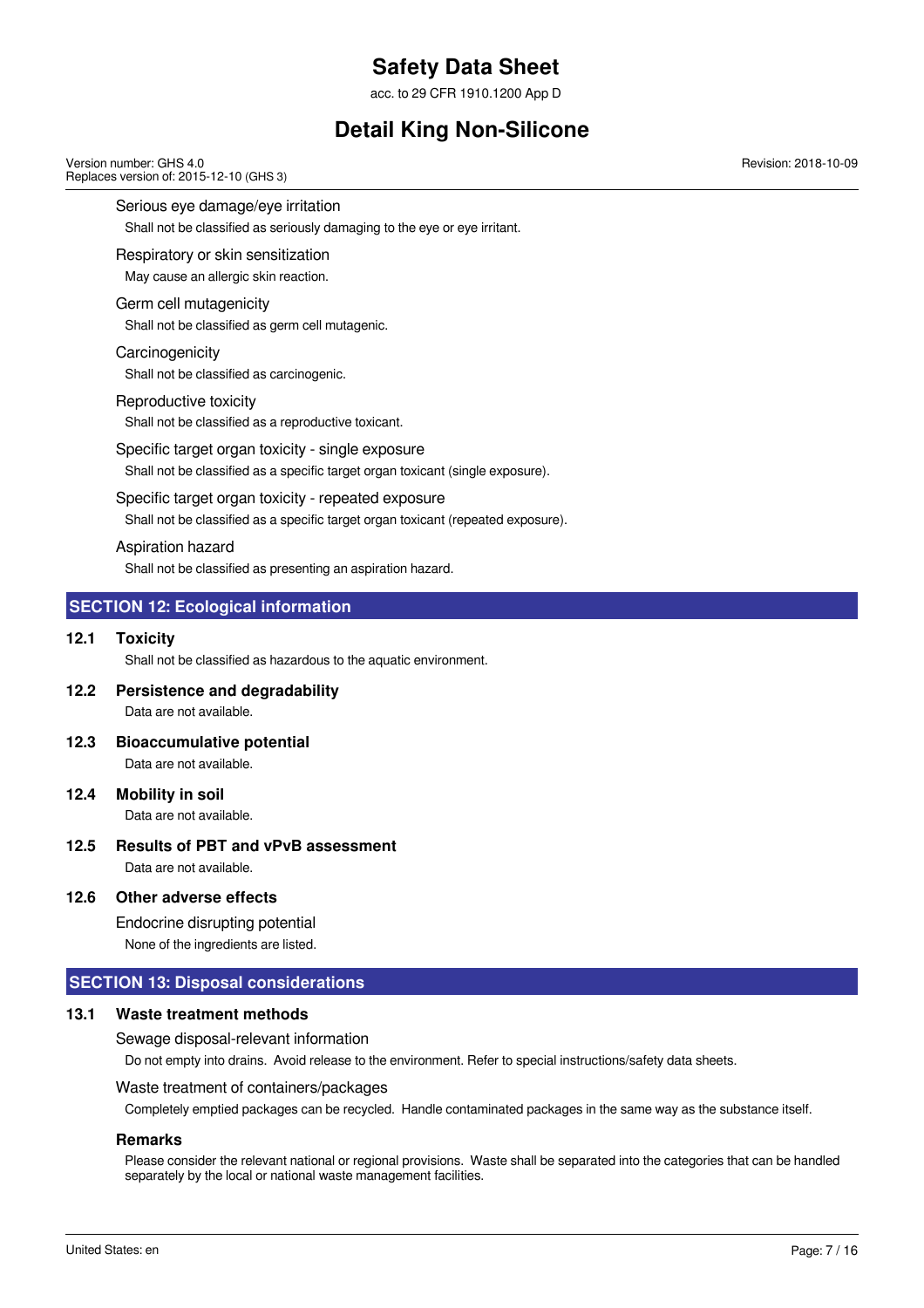acc. to 29 CFR 1910.1200 App D

## **Detail King Non-Silicone**

**SECTION 14: Transport information 14.1 UN number 14.1 UN** number **14.2 UN proper shipping name** not relevant **14.3 Transport hazard class(es)** none **14.4 Packing group not relevant 14.5 Environmental hazards** non-environmentally hazardous acc. to the dangerous goods regulations **14.6 Special precautions for user** There is no additional information. **14.7 Transport in bulk according to Annex II of MARPOL and the IBC Code** The cargo is not intended to be carried in bulk. Version number: GHS 4.0 Replaces version of: 2015-12-10 (GHS 3) Revision: 2018-10-09

#### **Information for each of the UN Model Regulations**

#### **Transport of dangerous goods by road or rail (49 CFR US DOT)**

Not subject to transport regulations.

#### **International Maritime Dangerous Goods Code (IMDG)**

Not subject to IMDG.

#### **International Civil Aviation Organization (ICAO-IATA/DGR)**

Not subject to ICAO-IATA.

### **SECTION 15: Regulatory information**

### **15.1 Safety, health and environmental regulations specific for the product in question National regulations (United States)**

### **Superfund Amendment and Reauthorization Act (SARA TITLE III )**

- The List of Extremely Hazardous Substances and Their Threshold Planning Quantities (EPCRA Section 302, 304)

none of the ingredients are listed

- Specific Toxic Chemical Listings (EPCRA Section 313) none of the ingredients are listed

### **Comprehensive Environmental Response, Compensation, and Liability Act (CERCLA)**

- List of Hazardous Substances and Reportable Quantities (CERCLA section 102a) (40 CFR 302.4) none of the ingredients are listed

Clean Air Act

none of the ingredients are listed

#### 15.1.5 **California Environmental Protection Agency (Cal/EPA): Proposition 65 - Safe Drinking Water and** 0.6 **Toxic Enforcement Act of 1987**

none of the ingredients are listed

#### **Industry or sector specific available guidance(s)**

#### **NPCA-HMIS® III**

Hazardous Materials Identification System. American Coatings Association.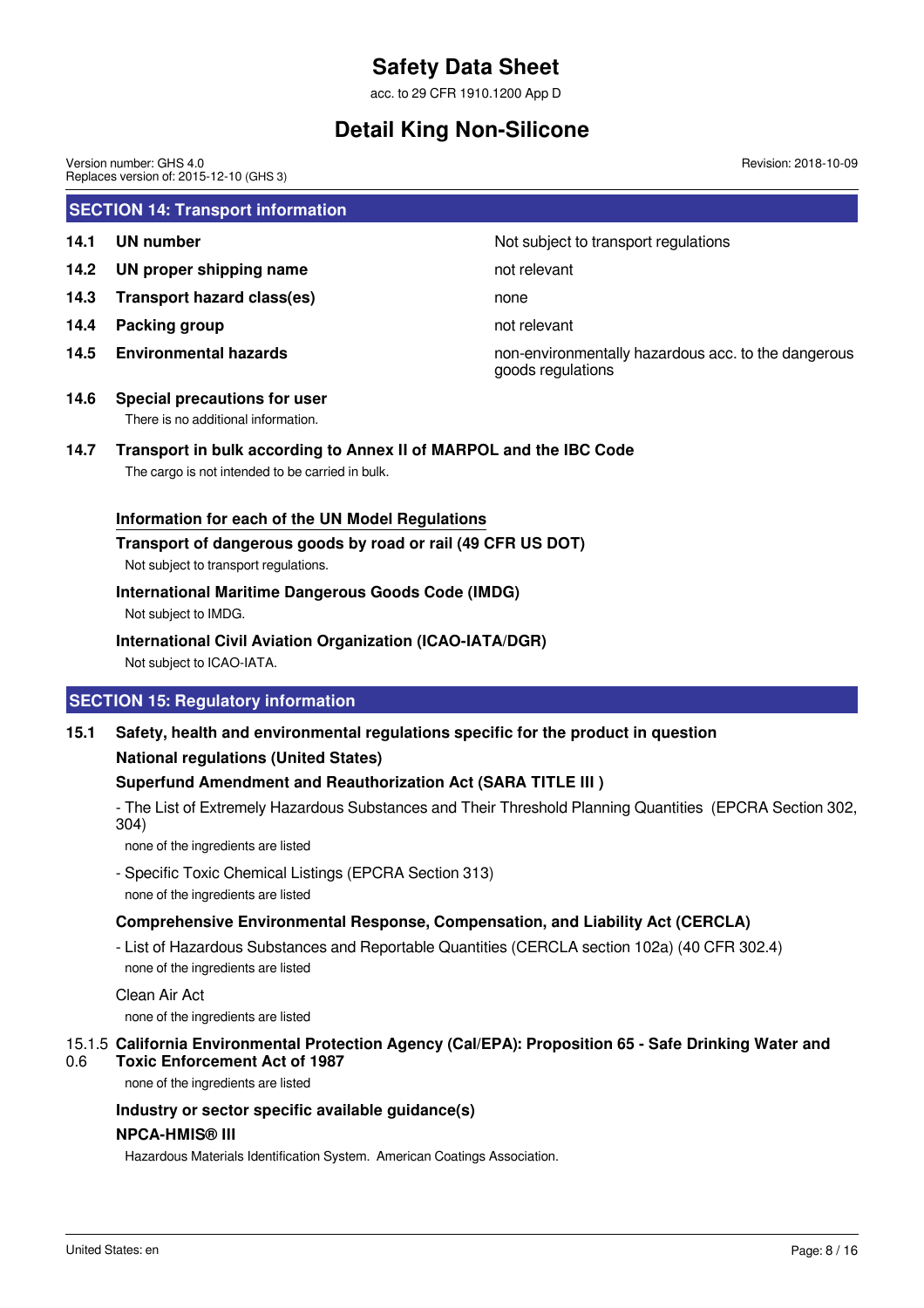acc. to 29 CFR 1910.1200 App D

## **Detail King Non-Silicone**

Version number: GHS 4.0 Replaces version of: 2015-12-10 (GHS 3) Revision: 2018-10-09

| <b>Category</b>     | <b>Rating</b> | <b>Description</b>                                                                                                                                            |
|---------------------|---------------|---------------------------------------------------------------------------------------------------------------------------------------------------------------|
| Chronic             |               | none                                                                                                                                                          |
| Health              |               | temporary or minor injury may occur                                                                                                                           |
| Flammability        |               | material that must be preheated before ignition can occur                                                                                                     |
| Physical hazard     |               | material that is normally stable, even under fire conditions, and will not react with water,<br>polymerize, decompose, condense, or self-react. Non-explosive |
| Personal protection |               |                                                                                                                                                               |

#### **NFPA® 704**

National Fire Protection Association: Standard System for the Identification of the Hazards of Materials for Emergency Response (United States).

| <b>Category</b> | Degree of<br>hazard | <b>Description</b>                                                                                  |
|-----------------|---------------------|-----------------------------------------------------------------------------------------------------|
| Flammability    |                     | material that must be preheated before ignition can occur                                           |
| Health          | 2                   | material that, under emergency conditions, can cause temporary incapacitation or residual<br>injury |
| Instability     |                     | material that is normally stable, even under fire conditions                                        |
| Special hazard  |                     |                                                                                                     |

#### **National inventories**

| <b>Country</b> | <b>Inventory</b> | <b>Status</b>                  |
|----------------|------------------|--------------------------------|
| СA             | DSL              | not all ingredients are listed |
| EU             | REACH Reg.       | not all ingredients are listed |

Legend

DSL Domestic Substances List (DSL)

REACH Reg. REACH registered substances

#### **15.2 Chemical Safety Assessment**

Chemical safety assessments for substances in this mixture were not carried out.

### **SECTION 16: Other information, including date of preparation or last revision**

#### **Indication of changes (revised safety data sheet)**

| <b>Section</b> | Former entry (text/value)                                                                                                                                                                                                                          | Actual entry (text/value)                                                                                                                                    | Safety-<br>relevant |
|----------------|----------------------------------------------------------------------------------------------------------------------------------------------------------------------------------------------------------------------------------------------------|--------------------------------------------------------------------------------------------------------------------------------------------------------------|---------------------|
| 1.3            | Details of the supplier of the safety data sheet:<br>B&B Blending, LLC<br>10963 Leroy Drive<br>Northglenn<br>CO 80233 United States<br>Telephone: 1.800.875.6320, 1.303.289.6320<br>Telefax e-mail: info@bbblending.com<br>Website: bbblending.com | Details of the supplier of the safety data sheet:<br>Detail King<br>947-A Old Frankstown Rd<br>Pittsburgh, PA 15239<br>nvacco@detailking.com<br>888-314-0847 | yes                 |
| 1.3            | Competent person responsible for the SDS:<br>Robert Blahnik                                                                                                                                                                                        |                                                                                                                                                              | yes                 |
| 1.3            | e-mail (competent person):<br>bblahnik@bbblending.com                                                                                                                                                                                              |                                                                                                                                                              | yes                 |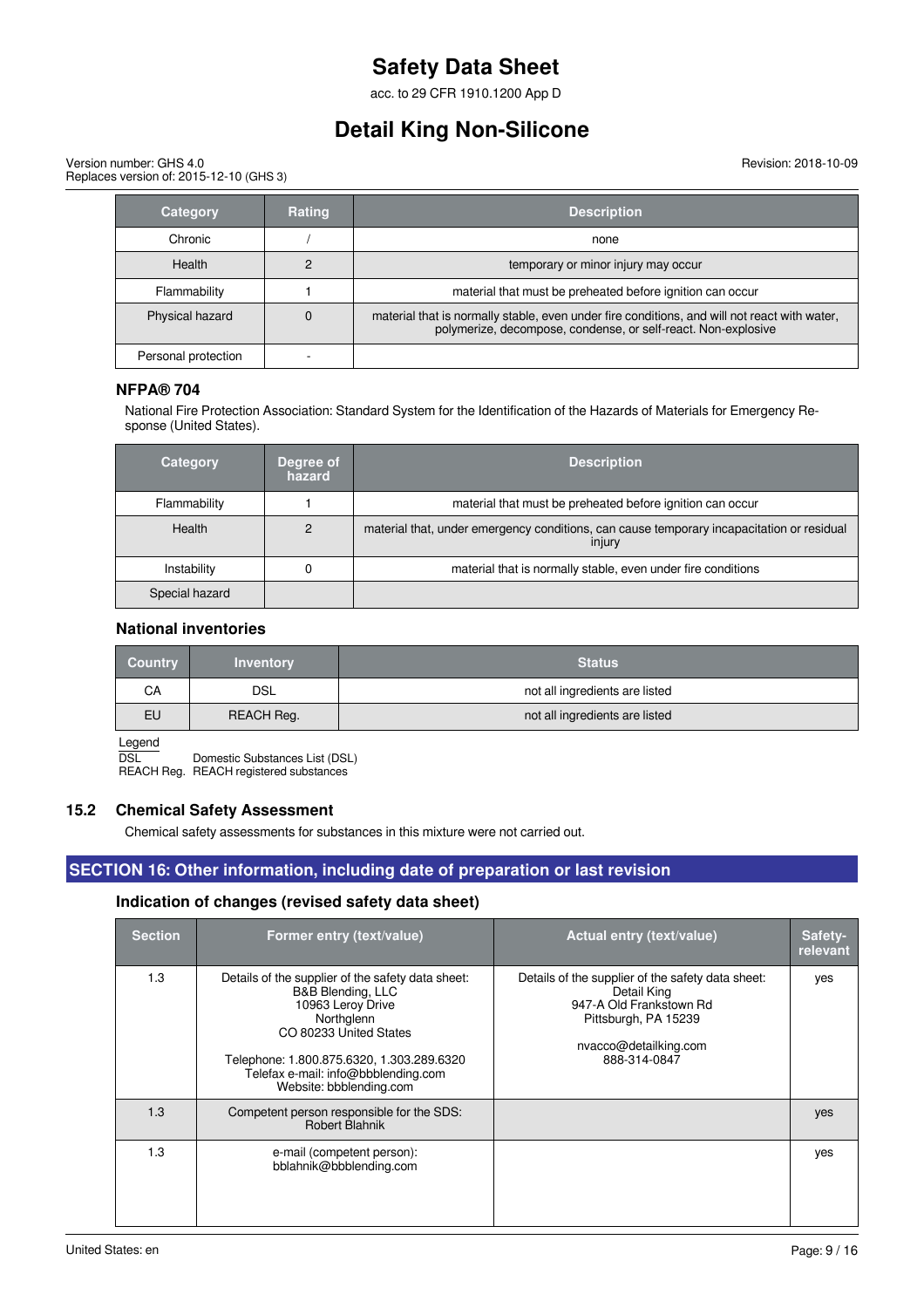acc. to 29 CFR 1910.1200 App D

## **Detail King Non-Silicone**

| Version number: GHS 4.0                 |
|-----------------------------------------|
| Replaces version of: 2015-12-10 (GHS 3) |

| <b>Section</b> | Former entry (text/value)                                                                                                                                                                                  | Actual entry (text/value)                                                                                                                                                                             | Safety-<br>relevant |
|----------------|------------------------------------------------------------------------------------------------------------------------------------------------------------------------------------------------------------|-------------------------------------------------------------------------------------------------------------------------------------------------------------------------------------------------------|---------------------|
| 1.4            | Emergency information service:<br>USA 1.800.535.5053, INTL 1.352.323.3500<br>24 hour emergency telephone number.                                                                                           | Emergency information service:<br>USA 1.800.535.5053, INTL 1.352.323.3500<br>24 hour emergency number                                                                                                 | yes                 |
| 2.1            | Classification acc. to OSHA "Hazard Communica-<br>tion Standard" (29 CFR 1910.1200):<br>This mixture does not meet the criteria for classifica-<br>tion in accordance with Regulation No 1272/2008/<br>EC. | Classification acc. to OSHA "Hazard Communica-<br>tion Standard" (29 CFR 1910.1200)                                                                                                                   | yes                 |
| 2.1            |                                                                                                                                                                                                            | Classification acc. to OSHA "Hazard Communica-<br>tion Standard" (29 CFR 1910.1200):<br>change in the listing (table)                                                                                 | yes                 |
| 2.2            | Labelling acc. to OSHA "Hazard Communication<br>Standard" (29 CFR 1910.1200):<br>not required                                                                                                              | Labelling acc. to OSHA "Hazard Communication<br>Standard" (29 CFR 1910.1200)                                                                                                                          | yes                 |
| 2.2            |                                                                                                                                                                                                            | - Signal word:<br>warning                                                                                                                                                                             | yes                 |
| 2.2            |                                                                                                                                                                                                            | - Pictograms                                                                                                                                                                                          | yes                 |
| 2.2            |                                                                                                                                                                                                            | - Pictograms:<br>change in the listing (table)                                                                                                                                                        | yes                 |
| 2.2            |                                                                                                                                                                                                            | - Hazard statements:<br>change in the listing (table)                                                                                                                                                 | yes                 |
| 2.2            |                                                                                                                                                                                                            | - Precautionary statements:<br>change in the listing (table)                                                                                                                                          | yes                 |
| 2.2            |                                                                                                                                                                                                            | - Hazardous ingredients for labelling:<br>reaction mass of: 5-chloro-2-methyl-4-isothiazolin-3-<br>one and 2-methyl-2H -isothiazol-3-one (3:1)                                                        | yes                 |
| 2.3            | Other hazards:<br>There is no additional information.                                                                                                                                                      | Other hazards                                                                                                                                                                                         | yes                 |
| 2.3            |                                                                                                                                                                                                            | Results of PBT and vPvB assessment:<br>This mixture does not contain any substances that<br>are assessed to be a PBT or a vPvB.                                                                       | yes                 |
| 3.2            |                                                                                                                                                                                                            | Description of the mixture:<br>change in the listing (table)                                                                                                                                          | yes                 |
| 3.2            |                                                                                                                                                                                                            | Description of the mixture:<br>change in the listing (table)                                                                                                                                          | yes                 |
| 4.1            | Following inhalation:<br>Provide fresh air.                                                                                                                                                                | Following inhalation:<br>If breathing is irregular or stopped, immediately<br>seek medical assistance and start first aid actions.<br>Provide fresh air.                                              | yes                 |
| 4.1            | Following skin contact:<br>After contact with skin, take off immediately all con-<br>taminated clothing, and wash immediately with<br>plenty of water.                                                     | Following skin contact:<br>Wash with plenty of soap and water.                                                                                                                                        | yes                 |
| 4.1            | Following eye contact:<br>Irrigate copiously with clean, fresh water, holding the<br>eyelids apart. Remove contact lenses, if present and<br>easy to do. Continue rinsing.                                 | Following eye contact:<br>Remove contact lenses, if present and easy to do.<br>Continue rinsing. Irrigate copiously with clean, fresh<br>water for at least 10 minutes, holding the eyelids<br>apart. | yes                 |
| 4.2            |                                                                                                                                                                                                            | Most important symptoms and effects, both acute<br>and delayed:<br>Symptoms and effects are not known to date.                                                                                        | yes                 |
| 4.3            |                                                                                                                                                                                                            | Indication of any immediate medical attention and<br>special treatment needed:<br>none                                                                                                                | yes                 |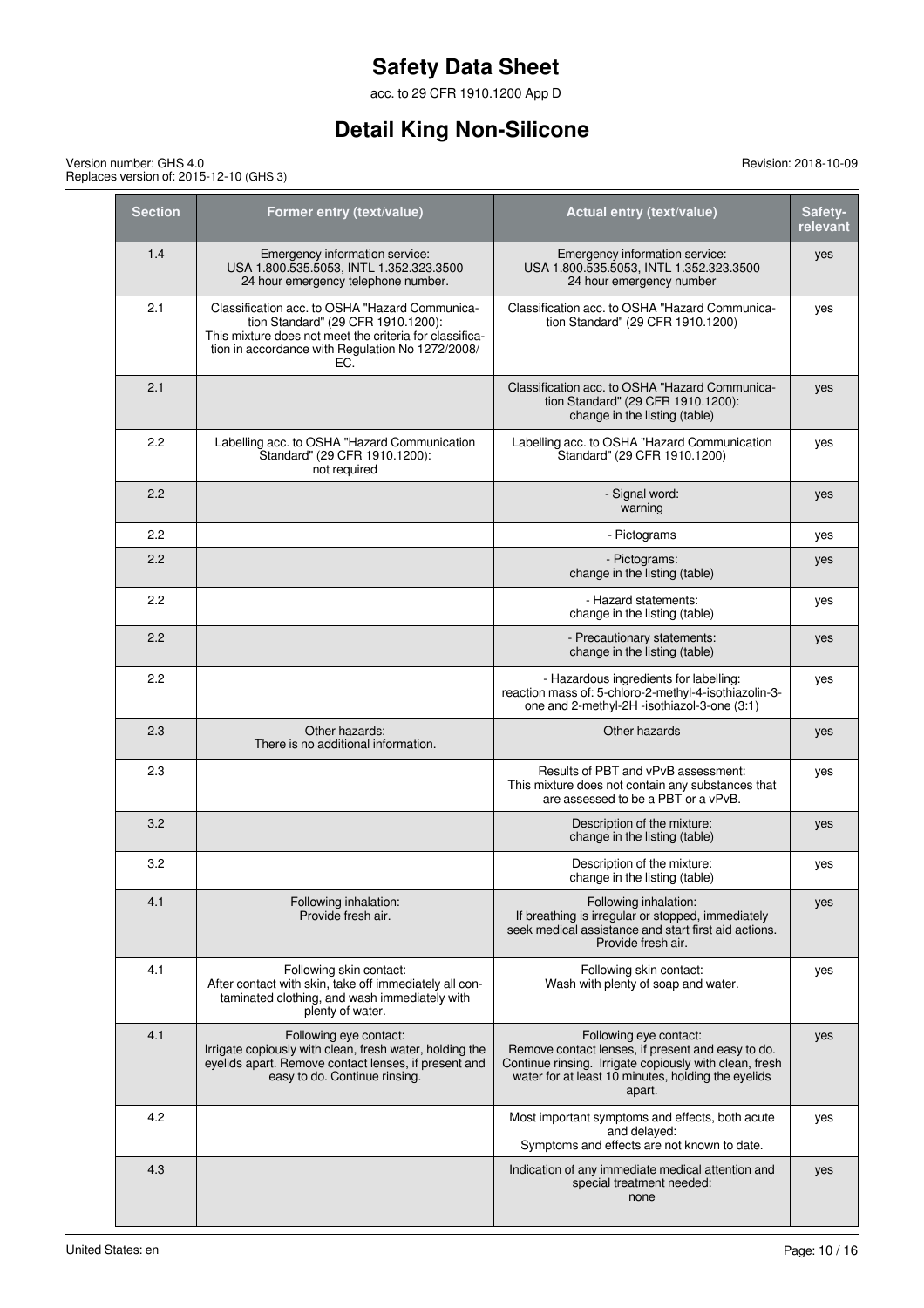acc. to 29 CFR 1910.1200 App D

## **Detail King Non-Silicone**

| <b>Section</b> | Former entry (text/value)                                                                                                                                                                                        | Actual entry (text/value)                                                                                                                                                                                                 | Safety-<br>relevant |
|----------------|------------------------------------------------------------------------------------------------------------------------------------------------------------------------------------------------------------------|---------------------------------------------------------------------------------------------------------------------------------------------------------------------------------------------------------------------------|---------------------|
| 5.2            | Hazardous combustion products:<br>nitrogen oxides (NOx)                                                                                                                                                          | Hazardous combustion products:<br>Nitrogen oxides (NOx), Carbon monoxide (CO),<br>Carbon dioxide (CO2)                                                                                                                    | yes                 |
| 6.4            | Reference to other sections:<br>Hazardous combustion products: see section 5. Per-<br>sonal precautions: see section 8. Incompatible ma-<br>terials: see section 10. Disposal considerations: see<br>section 13. | Reference to other sections:<br>Hazardous combustion products: see section 5.<br>Personal protective equipment: see section 8. In-<br>compatible materials: see section 10. Disposal con-<br>siderations: see section 13. | yes                 |
| 7.2            | Managing of associated risks                                                                                                                                                                                     |                                                                                                                                                                                                                           | yes                 |
| 7.2            | Incompatible substances or mixtures:<br>Observe compatible storage of chemicals.                                                                                                                                 |                                                                                                                                                                                                                           | yes                 |
| 7.2            | Consideration of other advice                                                                                                                                                                                    |                                                                                                                                                                                                                           | yes                 |
| 7.2            | Packaging compatibilities:<br>Only packagings which are approved (e.g. acc. to<br>DOT) may be used.                                                                                                              |                                                                                                                                                                                                                           | yes                 |
| 8.1            | National limit values                                                                                                                                                                                            |                                                                                                                                                                                                                           | yes                 |
| 8.1            | Occupational exposure limit values (Workplace Ex-<br>posure Limits)                                                                                                                                              |                                                                                                                                                                                                                           | yes                 |
| 8.1            |                                                                                                                                                                                                                  | Occupational exposure limit values (Workplace Ex-<br>posure Limits):<br>change in the listing (table)                                                                                                                     | yes                 |
| 8.1            | Relevant DNELs/DMELs/PNECs and other<br>threshold levels:<br>No data available.                                                                                                                                  |                                                                                                                                                                                                                           | yes                 |
| 9.1            | Odor:<br>citrus                                                                                                                                                                                                  |                                                                                                                                                                                                                           | yes                 |
| 9.1            |                                                                                                                                                                                                                  | Odor:<br>citrus                                                                                                                                                                                                           | yes                 |
| 9.1            | Initial boiling point and boiling range:<br>$100 °C$ at 1 atm                                                                                                                                                    | Initial boiling point and boiling range:<br>$>65$ °C at 1 atm                                                                                                                                                             | yes                 |
| 9.1            | Density:<br>not determined                                                                                                                                                                                       | Density:<br>1.002 $\frac{9}{1}$ <sub>ml</sub>                                                                                                                                                                             | yes                 |
| 9.1            |                                                                                                                                                                                                                  | Vapor density:<br>this information is not available                                                                                                                                                                       | yes                 |
| 9.1            |                                                                                                                                                                                                                  | Temperature class (USA, acc. to NEC 500):<br>T2 (maximum permissible surface temperature on<br>the equipment: 300°C)                                                                                                      | yes                 |
| 10.4           | Physical stresses which might result in a hazardous<br>situation and have to be avoided:<br>strong shocks                                                                                                        |                                                                                                                                                                                                                           | yes                 |
| 10.5           | Incompatible materials:<br>There is no additional information.                                                                                                                                                   | Incompatible materials:<br>Oxidizers                                                                                                                                                                                      | yes                 |
| 11.1           | Classification acc. to OSHA "Hazard Communica-<br>tion Standard" (29 CFR 1910.1200):<br>not relevant                                                                                                             | Classification acc. to OSHA "Hazard Communica-<br>tion Standard" (29 CFR 1910.1200)                                                                                                                                       | yes                 |
| 11.1           | Acute toxicity of components of the mixture                                                                                                                                                                      |                                                                                                                                                                                                                           | yes                 |
| 11.1           |                                                                                                                                                                                                                  | Acute toxicity estimate (ATE) of components of the<br>mixture:<br>change in the listing (table)                                                                                                                           | yes                 |
| 11.1           | Respiratory or skin sensitization:<br>Shall not be classified as a respiratory or skin sens-<br>itizer.                                                                                                          | Respiratory or skin sensitization:<br>May cause an allergic skin reaction.                                                                                                                                                | yes                 |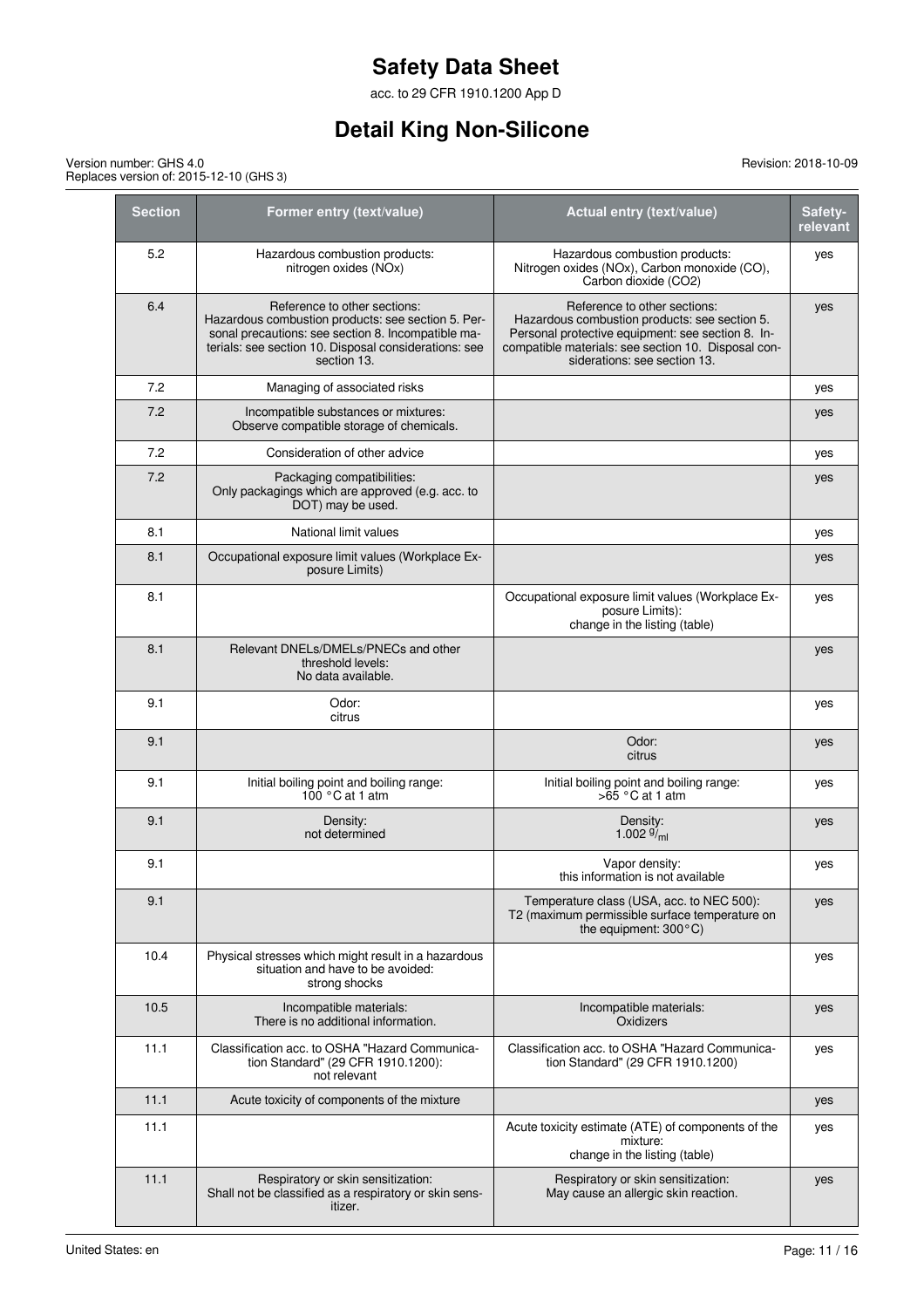acc. to 29 CFR 1910.1200 App D

## **Detail King Non-Silicone**

Revision: 2018-10-09

Version number: GHS 4.0 Replaces version of: 2015-12-10 (GHS 3)

| <b>Section</b> | Former entry (text/value)                                                                                                                         | Actual entry (text/value)                                                                                                                    | Safety-<br>relevant |
|----------------|---------------------------------------------------------------------------------------------------------------------------------------------------|----------------------------------------------------------------------------------------------------------------------------------------------|---------------------|
| 11.1           | Summary of evaluation of the CMR properties:<br>Shall not be classified as germ cell mutagenic, car-<br>cinogenic nor as a reproductive toxicant. |                                                                                                                                              | yes                 |
| 11.1           | Carcinogenicity                                                                                                                                   |                                                                                                                                              | yes                 |
| 11.1           | • National Toxicology Program (United States):<br>none of the ingredients are listed                                                              |                                                                                                                                              | yes                 |
| 11.1           |                                                                                                                                                   | • National Toxicology Program (United States)::<br>change in the listing (table)                                                             | yes                 |
| 11.1           | • IARC Monographs:<br>none of the ingredients are listed                                                                                          |                                                                                                                                              | yes                 |
| 11.1           |                                                                                                                                                   | • IARC Monographs:<br>change in the listing (table)                                                                                          | yes                 |
| 11.1           | Specific target organ toxicity (STOT):<br>Shall not be classified as a specific target organ tox-<br>icant.                                       |                                                                                                                                              | yes                 |
| 11.1           |                                                                                                                                                   | Germ cell mutagenicity:<br>Shall not be classified as germ cell mutagenic.                                                                   | yes                 |
| 11.1           |                                                                                                                                                   | Carcinogenicity:<br>Shall not be classified as carcinogenic.                                                                                 | yes                 |
| 11.1           |                                                                                                                                                   | Reproductive toxicity:<br>Shall not be classified as a reproductive toxicant.                                                                | yes                 |
| 11.1           |                                                                                                                                                   | Specific target organ toxicity - single exposure:<br>Shall not be classified as a specific target organ tox-<br>icant (single exposure).     | yes                 |
| 11.1           |                                                                                                                                                   | Specific target organ toxicity - repeated exposure:<br>Shall not be classified as a specific target organ tox-<br>icant (repeated exposure). | yes                 |
| 12.1           | Aquatic toxicity (acute):<br>Shall not be classified as hazardous to the aquatic<br>environment.                                                  |                                                                                                                                              | yes                 |
| 12.1           | Aquatic toxicity (acute) of components of the mixture                                                                                             |                                                                                                                                              | yes                 |
| 12.1           |                                                                                                                                                   | Aquatic toxicity (acute) of components of the mix-<br>ture:<br>change in the listing (table)                                                 | yes                 |
| 12.1           | Aquatic toxicity (chronic)                                                                                                                        |                                                                                                                                              | yes                 |
| 12.1           | Aquatic toxicity (chronic) of components of the mix-<br>ture                                                                                      |                                                                                                                                              | yes                 |
| 12.1           |                                                                                                                                                   | Aquatic toxicity (chronic) of components of the mix-<br>ture:<br>change in the listing (table)                                               | yes                 |
| 12.2           | Degradability of components of the mixture                                                                                                        |                                                                                                                                              | yes                 |
| 12.2           |                                                                                                                                                   | Degradability of components of the mixture:<br>change in the listing (table)                                                                 | yes                 |
| 12.3           | Bioaccumulative potential of components of the mix-<br>ture                                                                                       |                                                                                                                                              | yes                 |
| 12.3           |                                                                                                                                                   | Bioaccumulative potential of components of the mix-<br>ture:<br>change in the listing (table)                                                | yes                 |
| 12.6           | Other adverse effects:<br>Data are not available.                                                                                                 | Other adverse effects                                                                                                                        | yes                 |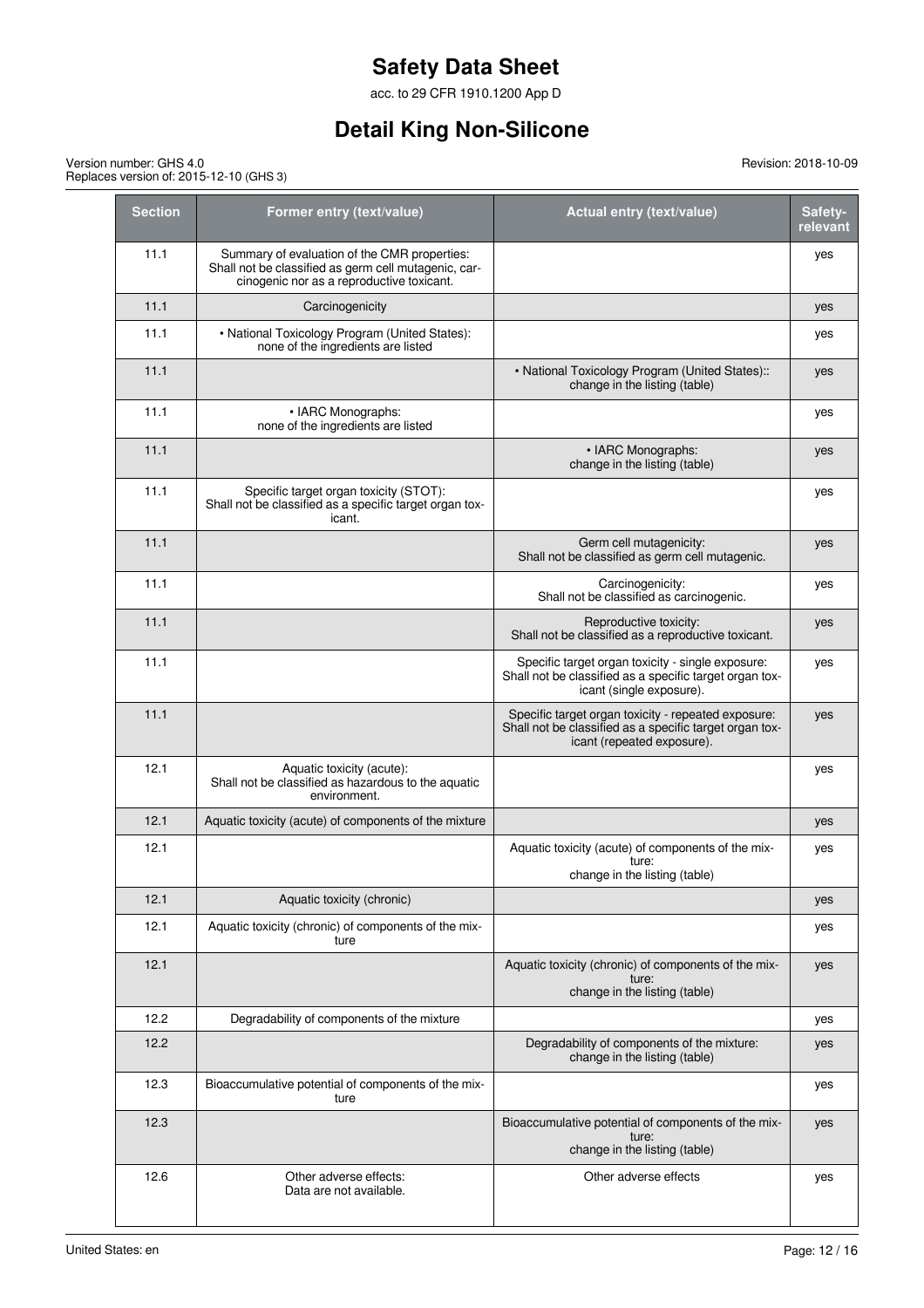acc. to 29 CFR 1910.1200 App D

## **Detail King Non-Silicone**

Version number: GHS 4.0 Replaces version of: 2015-12-10 (GHS 3)

| <b>Section</b> | Former entry (text/value)                                                                                                                                                    | <b>Actual entry (text/value)</b>                                                                                     | Safety-<br>relevant |
|----------------|------------------------------------------------------------------------------------------------------------------------------------------------------------------------------|----------------------------------------------------------------------------------------------------------------------|---------------------|
| 12.6           |                                                                                                                                                                              | Endocrine disrupting potential:<br>None of the ingredients are listed.                                               | yes                 |
| 14.1           | UN number                                                                                                                                                                    | UN number:<br>Not subject to transport regulations                                                                   | yes                 |
| 14.3           | Transport hazard class(es)                                                                                                                                                   | Transport hazard class(es):<br>none                                                                                  | yes                 |
| 14.3           | Class:                                                                                                                                                                       |                                                                                                                      | yes                 |
| 14.5           | Environmental hazards:<br>none (non-environmentally hazardous acc. to the<br>dangerous goods regulations)                                                                    | Environmental hazards:<br>non-environmentally hazardous acc. to the danger-<br>ous goods regulations                 | yes                 |
| 14.7           |                                                                                                                                                                              | Information for each of the UN Model Regulations                                                                     | yes                 |
| 14.7           |                                                                                                                                                                              | Transport of dangerous goods by road or rail (49<br>CFR US DOT):<br>Not subject to transport regulations.            | yes                 |
| 14.7           |                                                                                                                                                                              | International Maritime Dangerous Goods Code (IM-<br>DG):<br>Not subject to IMDG.                                     | yes                 |
| 14.7           |                                                                                                                                                                              | International Civil Aviation Organization (ICAO-<br>IATA/DGR):<br>Not subject to ICAO-IATA.                          | yes                 |
| 15.1           | National regulations (United States)                                                                                                                                         |                                                                                                                      | yes                 |
| 15.1           | Toxic Substance Control Act (TSCA):<br>all ingredients are listed or exempt from listing                                                                                     |                                                                                                                      | yes                 |
| 15.1           | SARA TITLE III (Superfund Amendment and Reau-<br>thorization Act)                                                                                                            |                                                                                                                      | yes                 |
| 15.1           | List of Extremely Hazardous Substances (40 CFR<br>355) (EPCRA Section 302 and 304):<br>none of the ingredients are listed                                                    |                                                                                                                      | yes                 |
| 15.1           |                                                                                                                                                                              | List of Extremely Hazardous Substances (40 CFR<br>355) (EPCRA Section 302 and 304):<br>change in the listing (table) | yes                 |
| 15.1           | Specific Toxic Chemical Listings (40 CFR 372) (EP-<br>CRA Section 313):<br>none of the ingredients are listed                                                                |                                                                                                                      | yes                 |
| 15.1           |                                                                                                                                                                              | Specific Toxic Chemical Listings (40 CFR 372) (EP-<br>CRA Section 313):<br>change in the listing (table)             | yes                 |
| 15.1           | Industry or sector specific available guidance(s)                                                                                                                            |                                                                                                                      | yes                 |
| 15.1           | NPCA-HMIS® III:<br>Hazardous Materials Identification System (Americ-<br>an Coatings Association)                                                                            |                                                                                                                      | yes                 |
| 15.1           |                                                                                                                                                                              | NPCA-HMIS <sup>®</sup> III:<br>change in the listing (table)                                                         | yes                 |
| 15.1           | <b>NFPA® 704:</b><br>National Fire Protection Association: Standard Sys-<br>tem for the Identification of the Hazards of Materials<br>for Emergency Response (United States) |                                                                                                                      | yes                 |
| 15.1           |                                                                                                                                                                              | <b>NFPA® 704:</b><br>change in the listing (table)                                                                   | yes                 |
| 15.1           | Right to Know Hazardous Substance List                                                                                                                                       |                                                                                                                      | yes                 |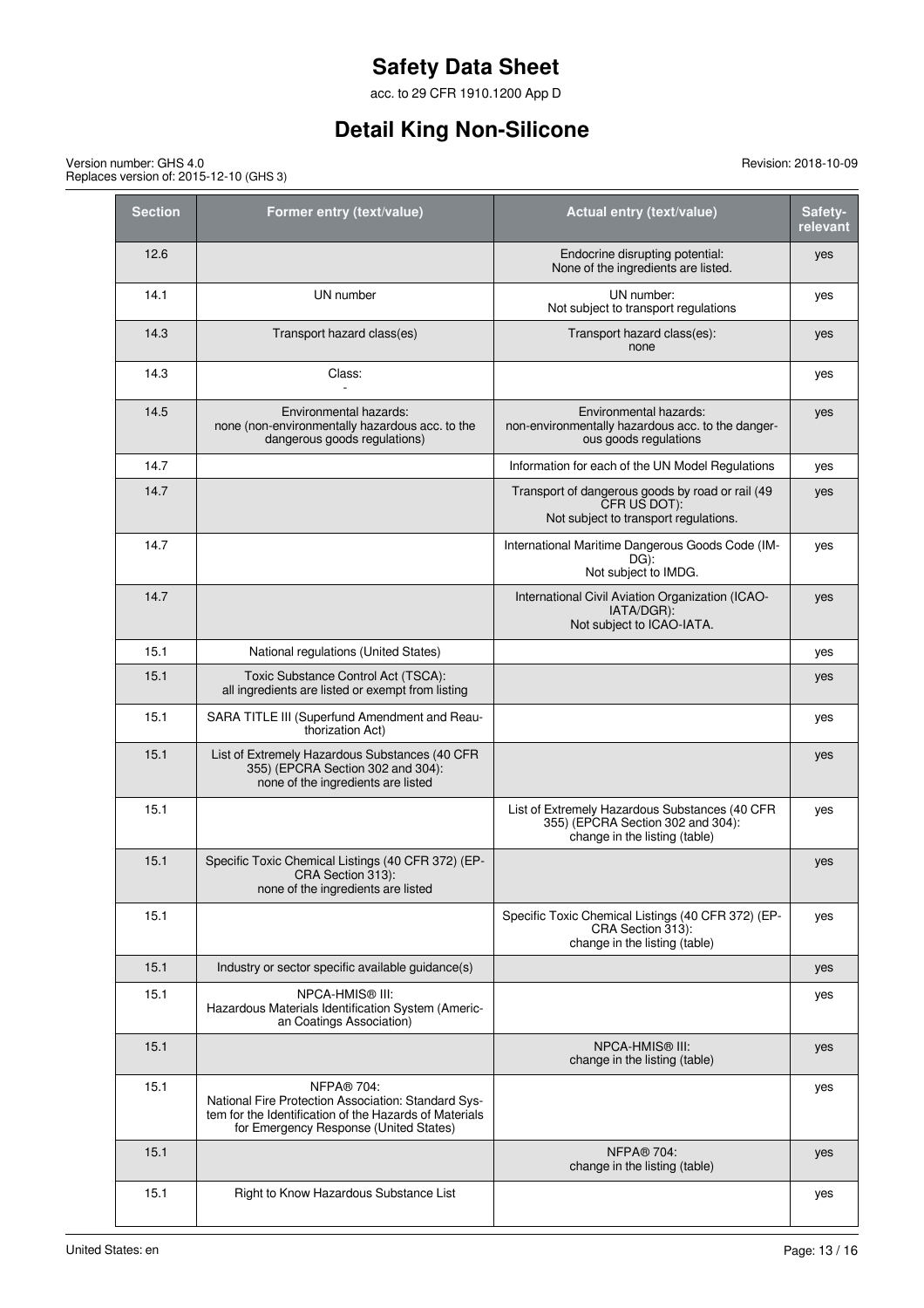acc. to 29 CFR 1910.1200 App D

## **Detail King Non-Silicone**

#### Revision: 2018-10-09

Version number: GHS 4.0 Replaces version of: 2015-12-10 (GHS 3)

| <b>Section</b> | Former entry (text/value)                                               | Actual entry (text/value)                                                                                                                                                     | Safety-<br>relevant |
|----------------|-------------------------------------------------------------------------|-------------------------------------------------------------------------------------------------------------------------------------------------------------------------------|---------------------|
| 15.1           |                                                                         | Right to Know Hazardous Substance List:<br>change in the listing (table)                                                                                                      | yes                 |
| 15.1           | Proposition 65 List of chemicals:<br>none of the ingredients are listed |                                                                                                                                                                               | yes                 |
| 15.1           |                                                                         | Proposition 65 List of chemicals:<br>change in the listing (table)                                                                                                            | yes                 |
| 15.1           |                                                                         | National regulations (United States)                                                                                                                                          | yes                 |
| 15.1           |                                                                         | Superfund Amendment and Reauthorization Act<br>(SARA TITLE III)                                                                                                               | yes                 |
| 15.1           |                                                                         | The List of Extremely Hazardous Substances and<br>Their Threshold Planning Quantities (EPCRA Sec-<br>tion 302, 304):<br>none of the ingredients are listed                    | yes                 |
| 15.1           |                                                                         | Specific Toxic Chemical Listings (EPCRA Section<br>$313$ :<br>none of the ingredients are listed                                                                              | yes                 |
| 15.1           |                                                                         | Comprehensive Environmental Response, Com-<br>pensation, and Liability Act (CERCLA)                                                                                           | yes                 |
| 15.1           |                                                                         | List of Hazardous Substances and Reportable<br>Quantities (CERCLA section 102a) (40 CFR 302.4):<br>none of the ingredients are listed                                         | yes                 |
| 15.1           |                                                                         | Clean Air Act:<br>none of the ingredients are listed                                                                                                                          | yes                 |
| 15.1.50.6      |                                                                         | California Environmental Protection Agency (Cal/<br>EPA): Proposition 65 - Safe Drinking Water and<br>Toxic Enforcement Act of 1987:<br>none of the ingredients are listed    | yes                 |
| 15.1.50.6      |                                                                         | Industry or sector specific available guidance(s)                                                                                                                             | yes                 |
| 15.1.50.6      |                                                                         | NPCA-HMIS® III:<br>Hazardous Materials Identification System. Americ-<br>an Coatings Association.                                                                             | yes                 |
| 15.1.50.6      |                                                                         | NPCA-HMIS® III:<br>change in the listing (table)                                                                                                                              | yes                 |
| 15.1.50.6      |                                                                         | <b>NFPA® 704:</b><br>National Fire Protection Association: Standard Sys-<br>tem for the Identification of the Hazards of Materials<br>for Emergency Response (United States). | yes                 |
| 15.1.50.6      |                                                                         | <b>NFPA® 704:</b><br>change in the listing (table)                                                                                                                            | yes                 |
| 15.1.50.6      |                                                                         | National inventories                                                                                                                                                          | yes                 |
| 15.1.50.6      |                                                                         | National inventories:<br>change in the listing (table)                                                                                                                        | yes                 |
| 15.2           |                                                                         | <b>Chemical Safety Assessment:</b><br>Chemical safety assessments for substances in this<br>mixture were not carried out.                                                     | yes                 |
| 16             |                                                                         | Abbreviations and acronyms:<br>change in the listing (table)                                                                                                                  | yes                 |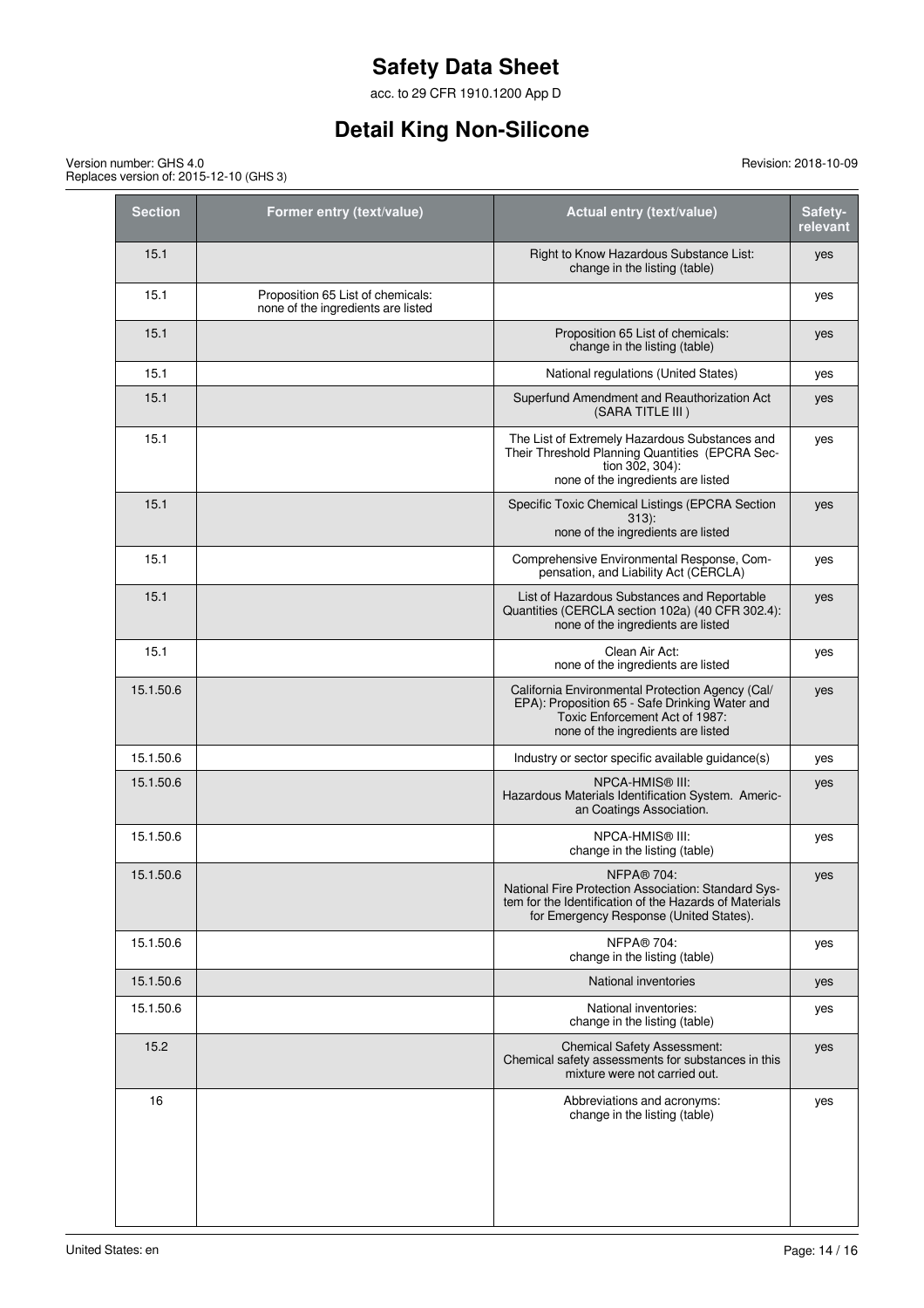acc. to 29 CFR 1910.1200 App D

# **Detail King Non-Silicone**

#### Revision: 2018-10-09

Version number: GHS 4.0 Replaces version of: 2015-12-10 (GHS 3)

| <b>Section</b> | Former entry (text/value)                                                                                                                                                   | <b>Actual entry (text/value)</b>                                                                                                                                                                                                                                                                                     | Safety-<br>relevant |
|----------------|-----------------------------------------------------------------------------------------------------------------------------------------------------------------------------|----------------------------------------------------------------------------------------------------------------------------------------------------------------------------------------------------------------------------------------------------------------------------------------------------------------------|---------------------|
| 16             | Key literature references and sources for data:<br>- OSHA Hazard Communication Standard (HCS),<br>29 CFR 1910.1200<br>- 49 CFR § 172.101 Hazardous Materials Table<br>(DOT) | Key literature references and sources for data:<br>OSHA Hazard Communication Standard (HCS), 29<br>CFR 1910.1200. Transport of dangerous goods by<br>road or rail (49 CFR US DOT). International Mari-<br>time Dangerous Goods Code (IMDG). Dangerous<br>Goods Regulations (DGR) for the air transport<br>$(IATA)$ . | yes                 |
| 16             |                                                                                                                                                                             | List of relevant phrases (code and full text as stated<br>in chapter 2 and 3):<br>change in the listing (table)                                                                                                                                                                                                      | yes                 |

### **Abbreviations and acronyms**

| Abbr.                 | <b>Descriptions of used abbreviations</b>                                                                                                            |  |
|-----------------------|------------------------------------------------------------------------------------------------------------------------------------------------------|--|
| 29 CFR<br>1910.1000   | 29 CFR 1910.1000, Tables Z-1, Z-2, Z-3 - Occupational Safety and Health Standards: Toxic and Hazardous Sub-<br>stances (permissible exposure limits) |  |
| 49 CFR US DOT         | 49 CFR § 40 U.S. Department of Transportation                                                                                                        |  |
| Acute Tox.            | Acute toxicity                                                                                                                                       |  |
| <b>ATE</b>            | <b>Acute Toxicity Estimate</b>                                                                                                                       |  |
| CAS                   | Chemical Abstracts Service (service that maintains the most comprehensive list of chemical substances)                                               |  |
| Ceiling-C             | Ceiling value                                                                                                                                        |  |
| <b>DGR</b>            | Dangerous Goods Regulations (see IATA/DGR)                                                                                                           |  |
| Eye Dam.              | Seriously damaging to the eye                                                                                                                        |  |
| Eye Irrit.            | Irritant to the eye                                                                                                                                  |  |
| <b>GHS</b>            | "Globally Harmonized System of Classification and Labelling of Chemicals" developed by the United Nations                                            |  |
| <b>IATA</b>           | International Air Transport Association                                                                                                              |  |
| <b>IATA/DGR</b>       | Dangerous Goods Regulations (DGR) for the air transport (IATA)                                                                                       |  |
| <b>ICAO</b>           | International Civil Aviation Organization                                                                                                            |  |
| <b>IMDG</b>           | International Maritime Dangerous Goods Code                                                                                                          |  |
| <b>MARPOL</b>         | International Convention for the Prevention of Pollution from Ships (abbr. of "Marine Pollutant")                                                    |  |
| <b>NPCA-HMIS® III</b> | National Paint and Coatings Association: Hazardous Materials Identification System - HMIS® III, Third Edition                                        |  |
| <b>OSHA</b>           | Occupational Safety and Health Administration (United States)                                                                                        |  |
| <b>PBT</b>            | Persistent, Bioaccumulative and Toxic                                                                                                                |  |
| PEL                   | Permissible exposure limit                                                                                                                           |  |
| ppm                   | Parts per million                                                                                                                                    |  |
| <b>RTECS</b>          | Registry of Toxic Effects of Chemical Substances (database of NIOSH with toxicological information)                                                  |  |
| Skin Corr.            | Corrosive to skin                                                                                                                                    |  |
| Skin Irrit.           | Irritant to skin                                                                                                                                     |  |
| Skin Sens.            | Skin sensitization                                                                                                                                   |  |
| <b>STEL</b>           | Short-term exposure limit                                                                                                                            |  |
| <b>TWA</b>            | Time-weighted average                                                                                                                                |  |
| vPvB                  | Very Persistent and very Bioaccumulative                                                                                                             |  |